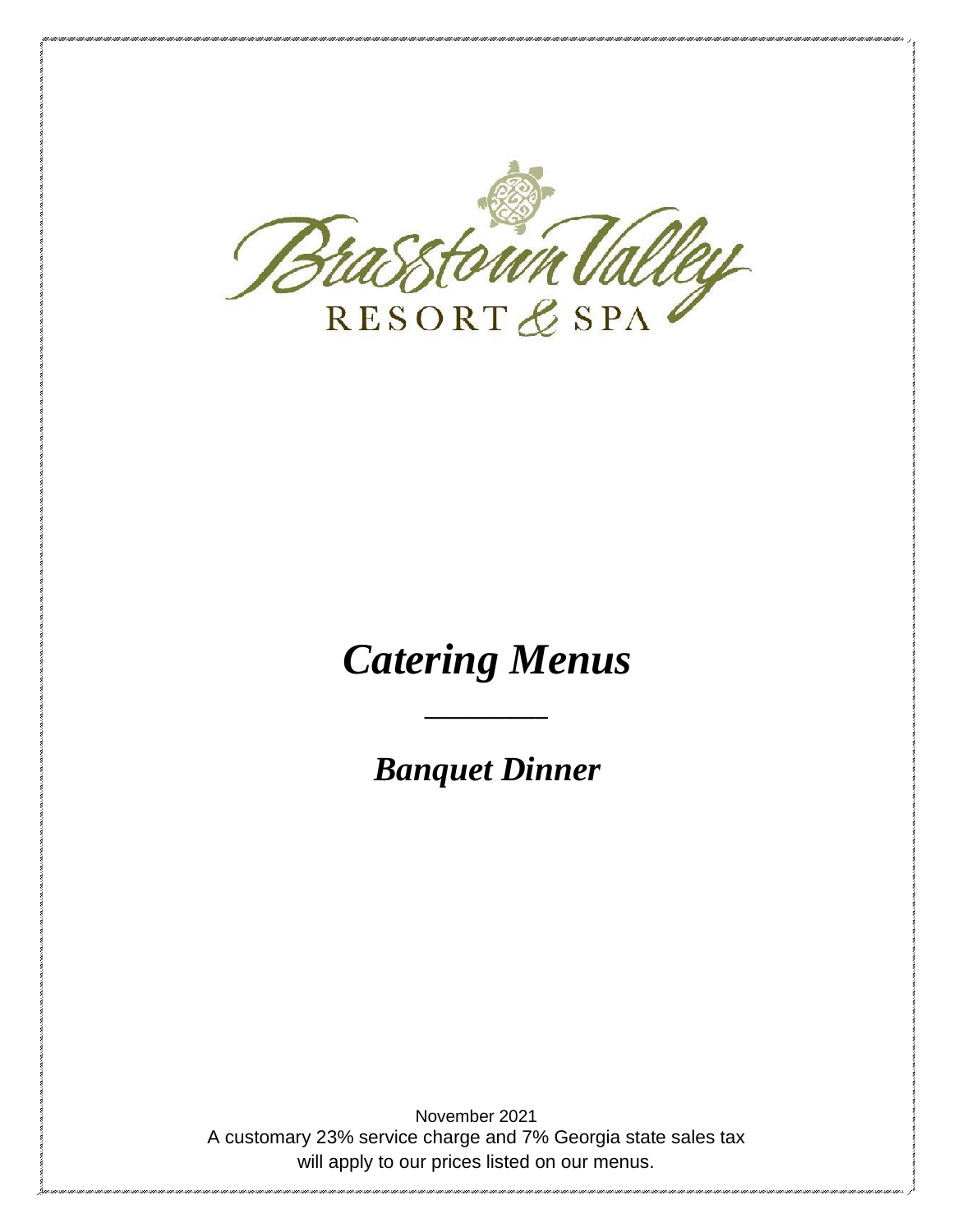# *Dinner Selections*

## *DINNER PLATES*

All Dinner Entrees are served with House Salad, Dessert, Chef's choice of Starch and Vegetable accompaniments We will complete your meal with Brasstown Valley Bread and Beverage Service. *\*Please note there is a \$10 per person plate up fee for the Creekside Pavilion\**

### *Pecan Dusted Breast of Chicken*

*Boneless Chicken Breast coated with a mixture of Herbed Crushed Georgia Pecans and finished with Peach Chutney*

*\$35*

## *Crab Crusted Breast of Chicken*

*Boneless Chicken Breast topped with Crabmeat and Smoked Gouda Roasted Red Pepper Coulis*

*\$37*

## *Lemon Pepper Trout with Chimichurri*

*North Georgia Rainbow Trout lightly dredged with Lemon Pepper and finished with Chimichurri Sauce* 

*\$38*

#### *Bourbon and Chipotle Glazed Salmon*

*Stone Ground Mustard Chimichurri \$38*

*Roasted Pork Loin Boneless Pork Loin with Blueberry Balsamic Compote* 

*\$34*

## *Roasted Striploin of Beef*

*USDA Choice Strip Loin roasted with Herbs and Garlic Served with a Mushroom Sauce \$46*

*Charbroiled Filet Mignon*

*USDA Choice Filet charbroiled; served with Cabernet Glace Market Price*

asstown Vall RESORTESPA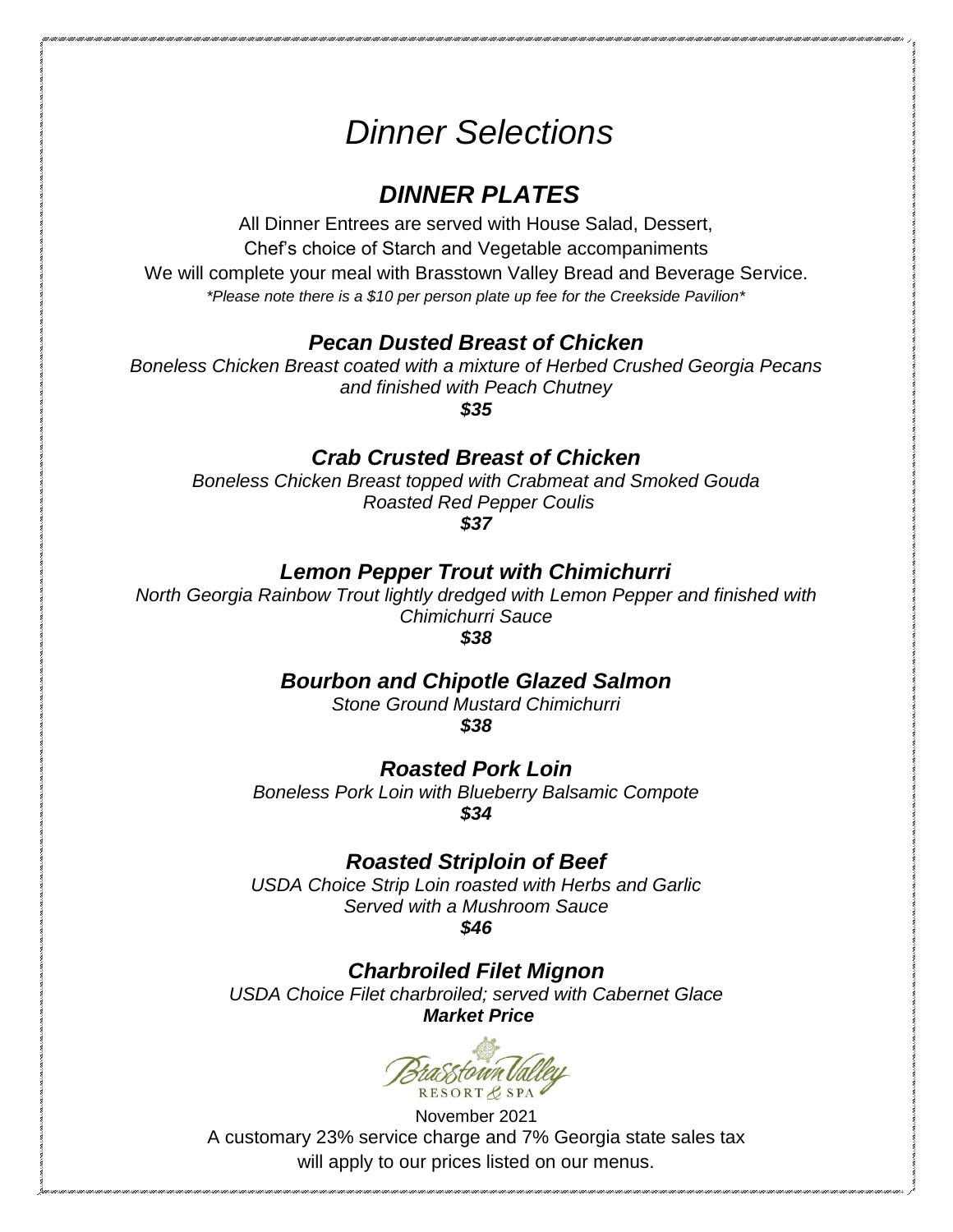*Dessert Selections (choose one)*

*New York-style Cheesecake Chocolate Cake Georgia Pecan Pie Key Lime Pie*

*Upgrade to our Arugula and Goat Cheese or Pinegrove Caesar Salad \$4 per person additional.*

*Upgrade the house salad to our Soup du Jour, \$4 per person additional.*

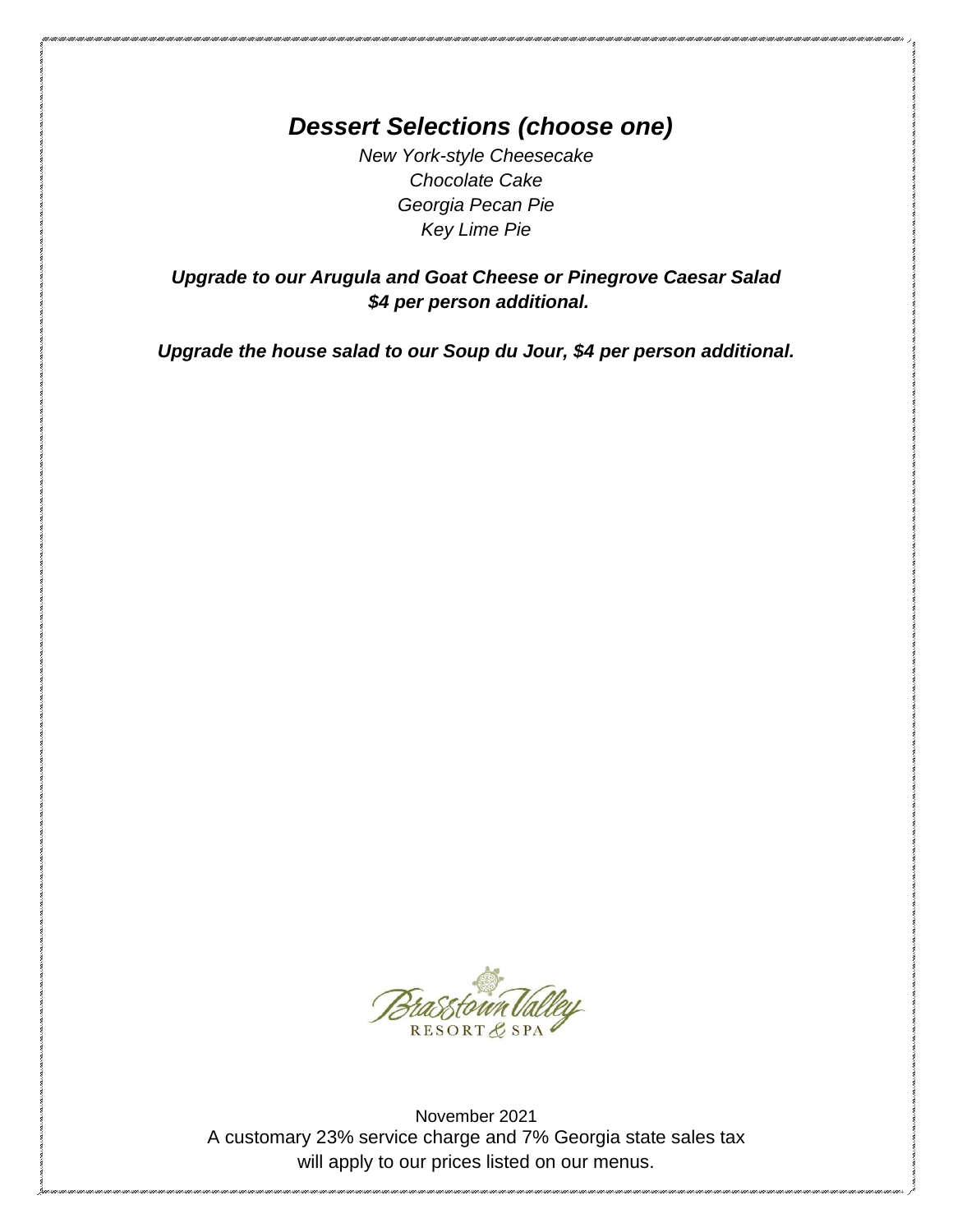## *PLATED DINNER COMBINATIONS*

All Dinner Combinations are served with House Salad, Dessert,

Chef's choice of Starch and Vegetable accompaniments

We will complete your meal with Brasstown Valley Bread and Beverage Service. *\*Please note there is a \$10 per person plate up fee for the Creekside Pavilion\**

## *Breast of Chicken and Shrimp*

*Boneless Breast of Chicken with Orange Butter Sauce Jumbo Shrimp sautéed in Garlic Butter and White Wine \$46*

### *Caramelized Strip Steak with Salmon*

*Coffee Dusted Hanger Steak Fresh Salmon with Piquillo Pepper and Lime Chimichurri \$52*

#### *Filet Mignon and Diver Scallops*

*USDA Choice Filet of Beef served with Shiitake Demi Glace Seared Jumbo Scallops and Candied Lemon Cream Market Price*

#### *Filet Mignon with Broiled Lobster Tail*

*USDA Choice Filet of Beef charbroiled; served with Cabernet Glace. Broiled cold water Lobster Tail served with Lemon Butter. Market Price*

## *Dessert Selections (choose one)*

*Turtle Cheesecake – Chocolate Cake Pecan Pie – Key Lime Pie*

*Upgrade to our Pinegrove Caesar Salad or Spinach Salad with Hot Bacon Dressing for \$4 per person additional.*

*Upgrade the house salad to our Soup du Jour, \$4 per person additional.*

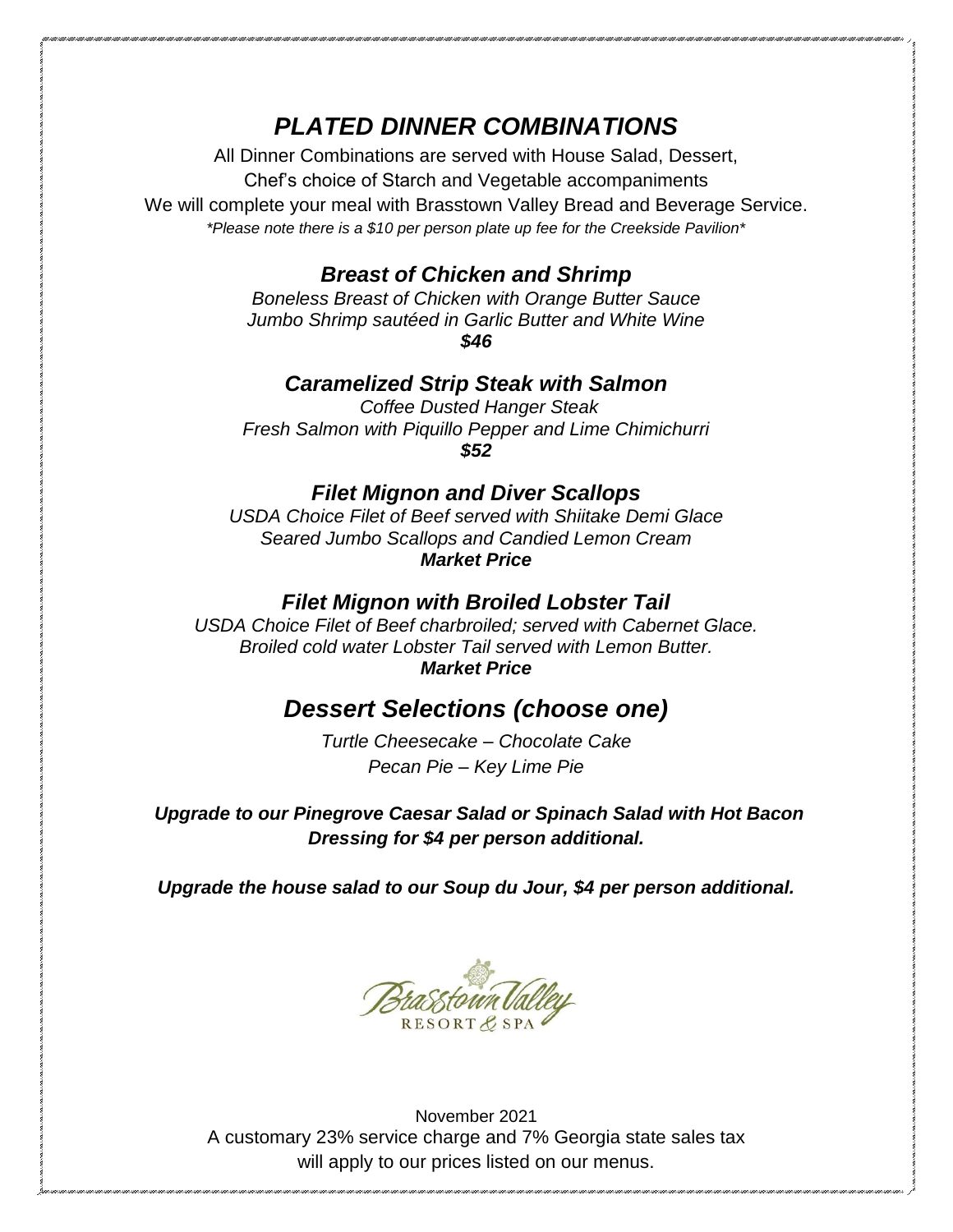## *Dinner Buffets*

*We do not offer Buffets under 25 persons in attendance*

## *"Georgia Mountain Goldrush"*

*Southern Potato Salad Broccoli and Cheddar Salad Barbequed Pork Ribs Blackened Salmon with Lemon Dill Butter Southern Fried Chicken Buttered Corn "off the cob" Medley of Fresh Seasonal Vegetables Choice of Dessert \$50*

### *"Tuscan Supper"*

(Includes Carving Fee)

*Salad of Romaine and Radicchio Shaved Asiago, Red Onion and Balsamic Vinaigrette Antipasto Salad ~ Tomatoes, Cucumbers, Artichoke Hearts, Provolone and Sweet Peppers Marinated Flank Steak "Bistecca" ~ Chef Carved Tuscan Chicken Breast ~ with Roasted Red Peppers Ragout and Artichoke Hearts Cavatappi Pasta with Ricotta and Roma Tomato Sauce Roasted Rosemary and Garlic Potatoes Italian Green Beans with Sun Dried Tomatoes Garlic Bread Choice of Dessert*

*\$50*

RESORTE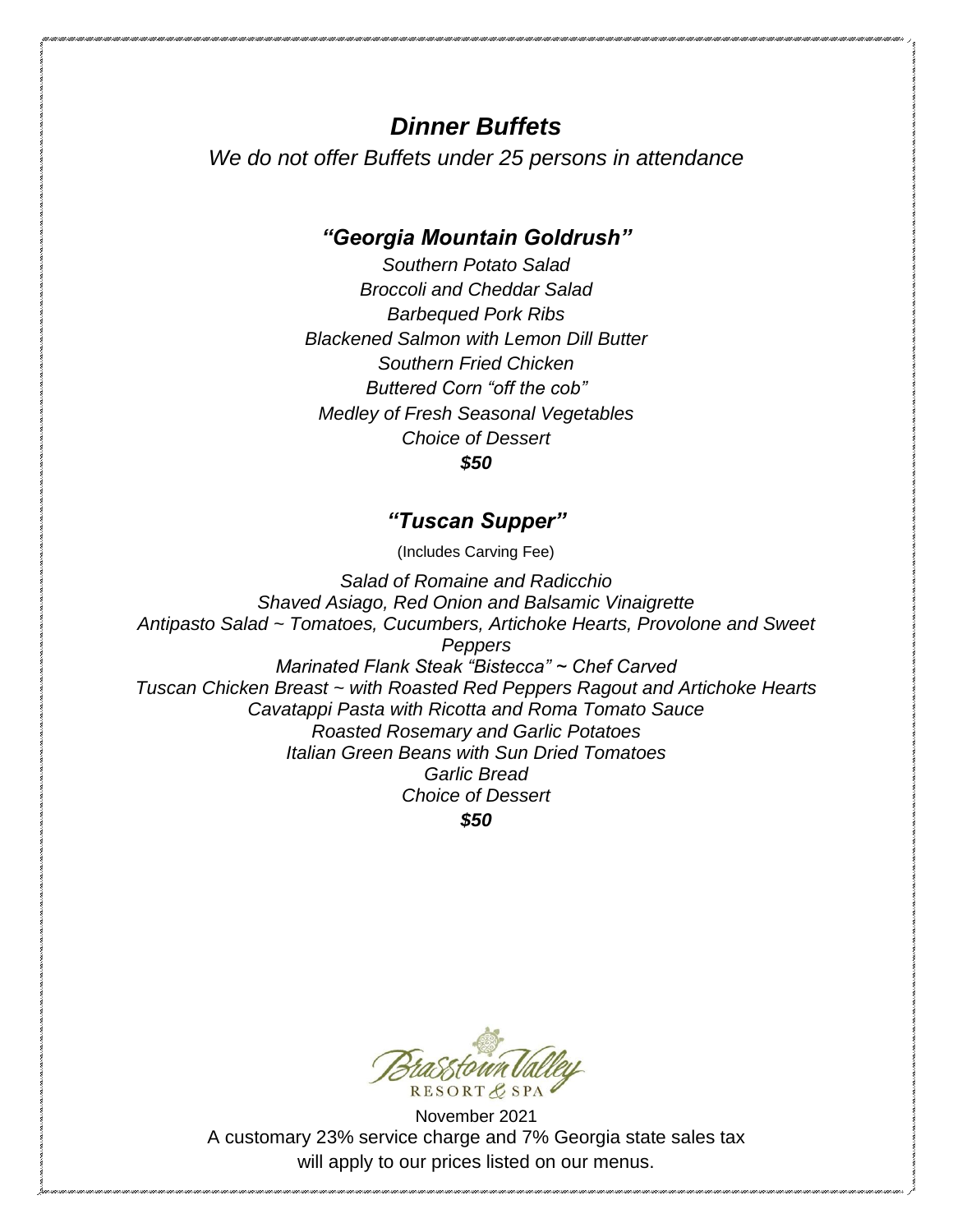## *Dinner Buffets- (continued)*

### *"Trackrock Buffet"*

*(Includes Carving Fee) Garden Fresh Tossed Salad Cucumber, Tomato, Onion Salad Roasted Salmon with Lemon Beurre Blanc Chef Carved Sea Salt & Cracked Pepper Roasted Striploin Grilled Breast of Chicken with a Roasted Heirloom Tomato Marmalade Mashed Yukon Potatoes Marinated and Sauteed Vegetables Choice of Dessert*

*\$52*

#### *"Bayou Seafood Buffet"*

*Iceberg Salad with Roma Tomatoes, Bacon and Bleu Cheese Garden Fresh Tossed Salad Cajun Rubbed Ribs Low Country Boil ~ Shrimp, New Potatoes, Corn on the Cob and Andouille Sausage Grilled Chicken with Creole Sauce Blackened Salmon with Tasso Cream Fresh Vegetable Medley Choice of Dessert \$50*

## *"Blue Ridge Prime Rib Buffet"*

*(Includes Carving Fee) Spinach Salad with Mushrooms, Eggs, Shaved Red Onions and Hot Bacon Dressing Classic Caesar Salad Chef Carved Garlic and Herb Crusted Roasted Prime Rib au Jus with Horseradish Cream Slow Roasted Pork Loin with Honey Bourbon Sauce Chicken Oreganata Fresh Medley of Seasonal Vegetables with Butter and light Seasoning Scalloped Red Bliss Potatoes Choice of Dessert \$60*

RESORTA